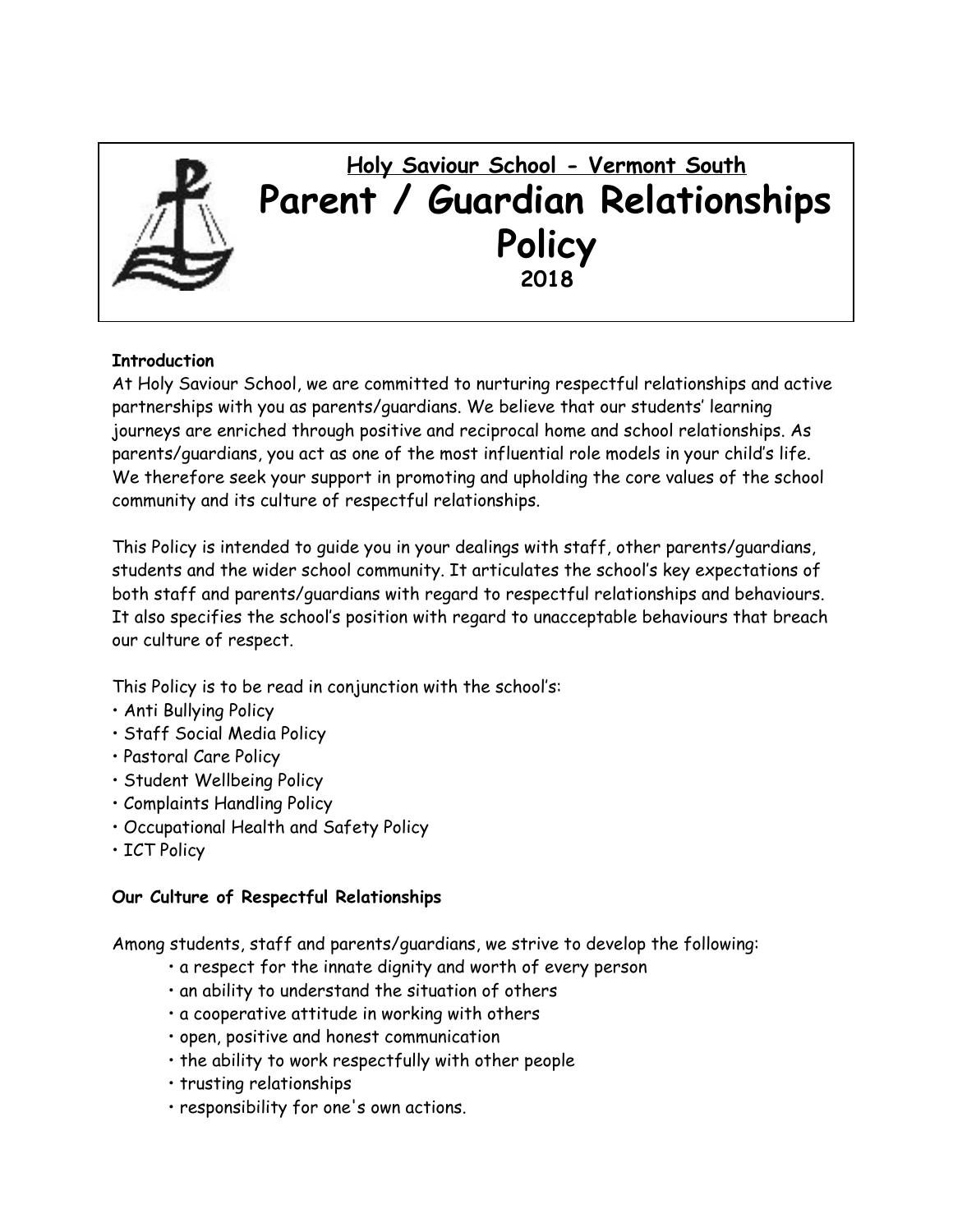In promoting and upholding this culture, we expect that parents/guardians will:

• support the school's Catholic ethos, traditions and practices

• support the school in its efforts to maintain a positive teaching and learning environment

• understand the importance of healthy parent/teacher/child relationships and strive to foster those relationships

• adhere to the school's policies, as outlined on the school website

• treat staff, other parents/guardians and members of the wider school community with respect and courtesy.

• treat staff, other parents/guardians and members of the wider school community with respect and courtesy in online spaces and methods of communication.

In promoting and upholding this culture, we expect that staff will:

• communicate with parents/guardians regularly regarding each child's learning, development and wellbeing

• provide opportunities for parent/guardian involvement in each child's learning

- maintain confidentiality over sensitive issues
- relate and respond to parents/guardians in a respectful and professional manner
- ensure a timely response to any concerns raised by parents/guardians.

## **Raising Concerns and Resolving Conflict (Refer also to our Holy Saviour Complaints Handling Policy)**

In raising concerns on behalf of a child, or making a complaint about the school's practices or treatment of a child, we expect that parents/guardians will:

• listen to their child, but be mindful that their child's views or opinions may reflect only one side of the story

• observe the school's stated procedures for raising and resolving a grievance/complaint

• follow specified protocols for communication with staff members, including making appointments at a mutually convenient time and communicating any concerns in a constructive and respectful manner

• refrain from approaching another child while in the care of the school to discuss or chastise them because of any alleged actions towards their child. Rather, parents/guardians should refer the matter directly to their child's teacher for follow-up by the school.

• refrain from approaching another parent/guardian (personally or via any messaging system) due to any alleged actions towards their child. Rather, parents/guardians should refer the matter directly to their child's teacher for follow-up by the school.

In responding to a parent's/guardian's concerns or a complaint, we expect that staff will: • observe confidentiality and a respect for sensitive issues